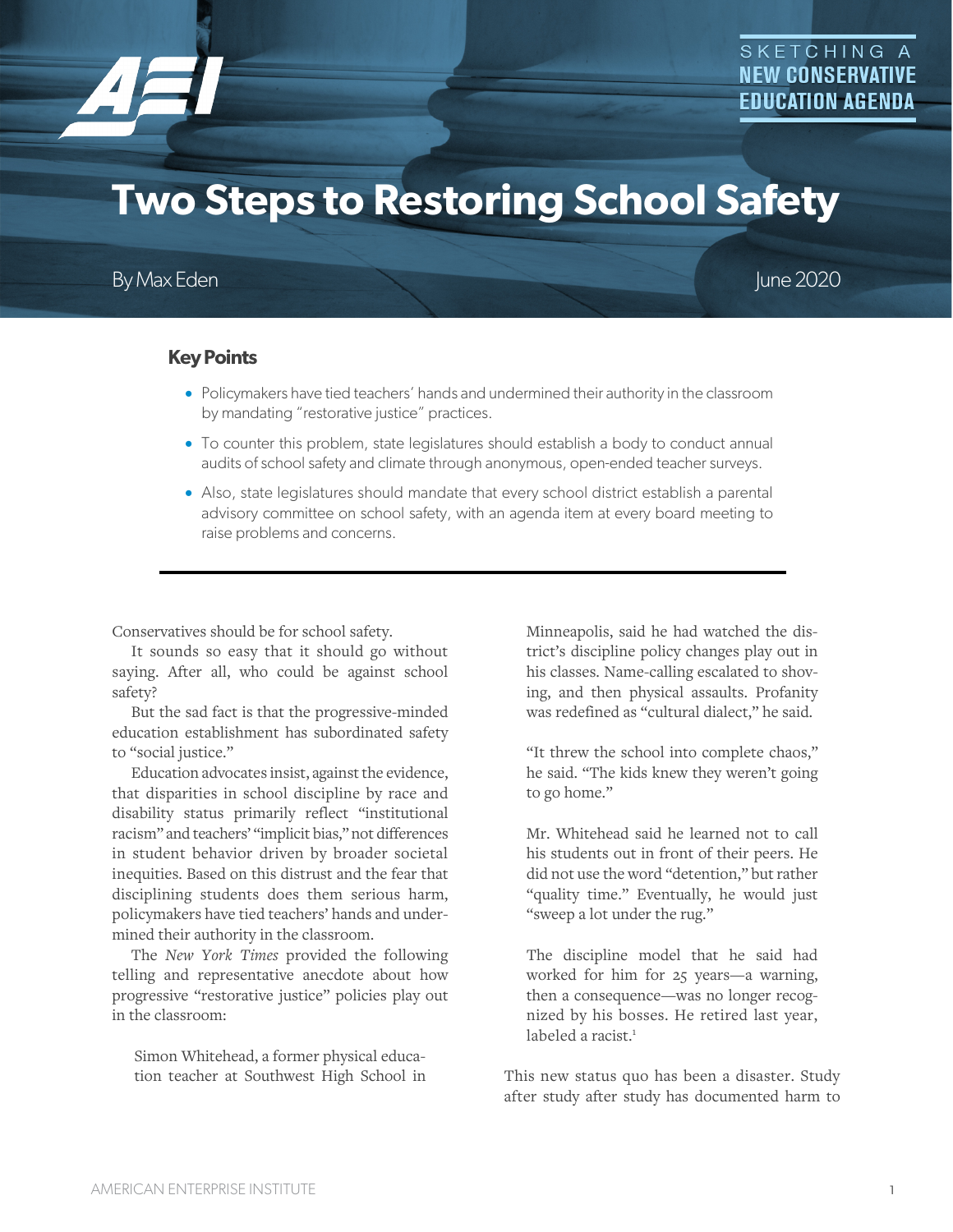learning,<sup>2</sup> and school survey after survey after survey has suggested harm to school climate.3

And yet, progressives have assumed virtually unassailable moral high ground on this issue with one simple trick: By claiming their policies are intended to fight racism, any pushback against them is labeled an (at least) implicit defense of racism.

Republican politicians tend to view education as an opportunity to display altruism. Faced with the prospect of accusations of racism from activist groups such as the Southern Poverty Law Center (SPLC) or the American Civil Liberties Union (ACLU), it's unsurprising that there hasn't been much state-level legislative action to restore discipline. The strongest action taken thus far has been North Carolina's requirement that school districts reassess their discipline policies, which led to headlines such as "Senate Votes Against Policies to Soften Racial Disparities in School Discipline."4

The other major impediment to addressing these policies is that the problems they cause are not readily apparent—by design. Discipline reform was implemented by a system of obfuscation enforced by recrimination. The US Department of Education threatened invasive investigations and potential loss of federal funding based on school districts' discipline numbers. Superintendents passed down the pressure to reduce discipline to principals, who passed it down to teachers. Teachers who complained could be subject to retaliation from their principals, because their principals could be subject to demotion from their superintendents, because their superintendents could be subject to investigations and negative press coverage.

Although the Department of Education rescinded the "Dear Colleague" letter driving these investigations, the pressures to underreport have been baked in. What's more, many district leaders undoubtedly earnestly believe that reducing discipline is "social justice" and that safety and school climate problems encountered are growing pains felt by teachers who must get a grip on their implicit bias.

America's schools should not be governed by the whims of progressive groupthink. They should be governed by school boards that are responsive to parents' concerns about what's happening in their children's classrooms. But with teachers too intimidated to speak out and with school board members' tendency to defer to their superintendents, the parental/ democratic feedback loop has been severed.

Although conservative state legislators may be reluctant to take direct aim at leniency policies, they can take two concrete, popular steps to repair that loop.

First, state legislatures should establish a body (ideally a nonprofit organization rather than a subdivision of a state agency) to conduct annual audits of school safety and climate through anonymous, open-ended teacher surveys. One could Google for hours in vain trying to find a teacher who went on record about discipline and safety problems, but when teachers have the opportunity to speak anonymously, they have horror stories to tell.5 I've found only four school districts where teachers unions afforded their members this privilege. Here is a representative quote from each:

- Oklahoma City, Oklahoma: "We were told that referrals would not require suspension 'unless there was blood.'"
- Buffalo, New York: "I have never seen anything like it. The behavior is unreal. The students know they can get away with anything because there are no real consequences."
- Fresno, California: "Students are throwing rocks at teachers. When they are sent down to the office, they returned moments later."
- Broward County, Florida: "My life and the lives of my students were threatened this year and the child was in school the very next day."

Once these sentiments start circulating, the character of local news coverage changes. Rather than running puff pieces (e.g., "Student Suspensions Plummeted in This New Jersey School District. Here's How They Did It."<sup>6</sup>) on how suspensions are down and superintendents say that it's because schools are getting safer, local reporters start really sleuthing, publicizing teachers' concerns while protecting their identities (e.g., "Baltimore County Teachers: Culture of Leniency Leading to Violence"7).

Bad press may not necessarily be enough to convince a school board to reverse course. But constant haranguing by concerned parents just might.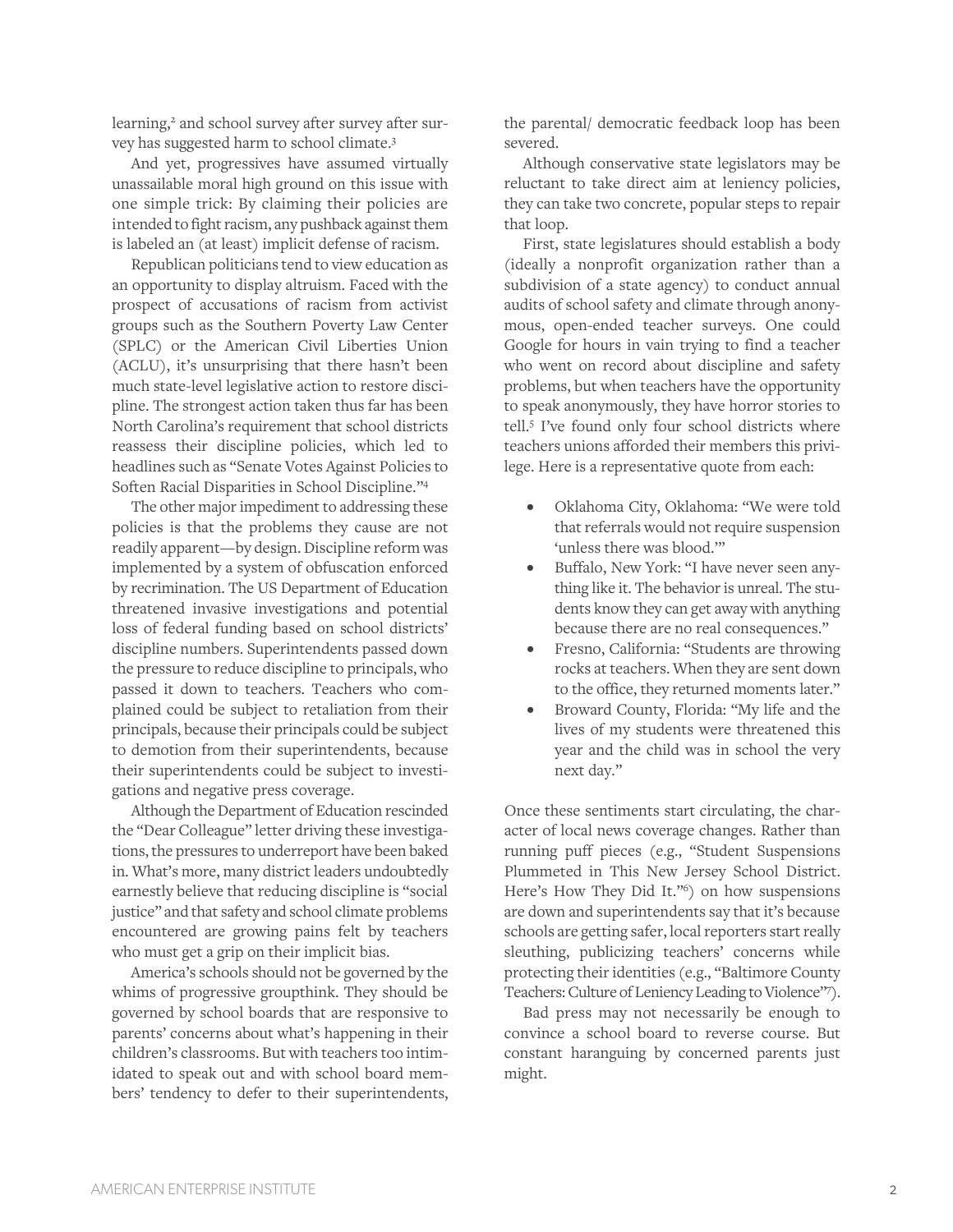So, second, state legislatures should mandate that every school district establish a parental advisory committee on school safety, with an agenda item at every board meeting to raise problems and concerns. This would encourage parental involvement and allow teachers another anonymous avenue to circumvent their direct superiors and have their perspective heard by the school board.

Faced only with the occasional admonishing letter from the SPLC or the ACLU, school boards are unlikely to rethink their policies. But faced with the constant, real concerns of teachers and students who don't feel safe in their classrooms, school

board members would be far more likely to recalibrate their approach.

State-level conservatives too frequently brush off education as a local control issue. But for local control to work, school board members must be well apprised of what's happening in their schools. These two actions can help make that happen and are certain to be perceived as altruistic and received with approbation.

After all, who could be against giving teachers a voice? Who could be against giving parents a seat at the table? And who could be against school safety?

### **About the Author**

Max Eden is a senior fellow at the Manhattan Institute. He was previously the program manager of education policy studies at the American Enterprise Institute. His latest book, *Why Meadow Died: The People and Policies That Created the Parkland Shooter and Endanger America's Students* (Post Hill Press, 2019), explores the school safety failings that led to the Parkland tragedy.

*The opinions expressed in this publication are those of the author. They do not purport to reflect the opinions or views of AEI or the series coordinator, Frederick M. Hess.*